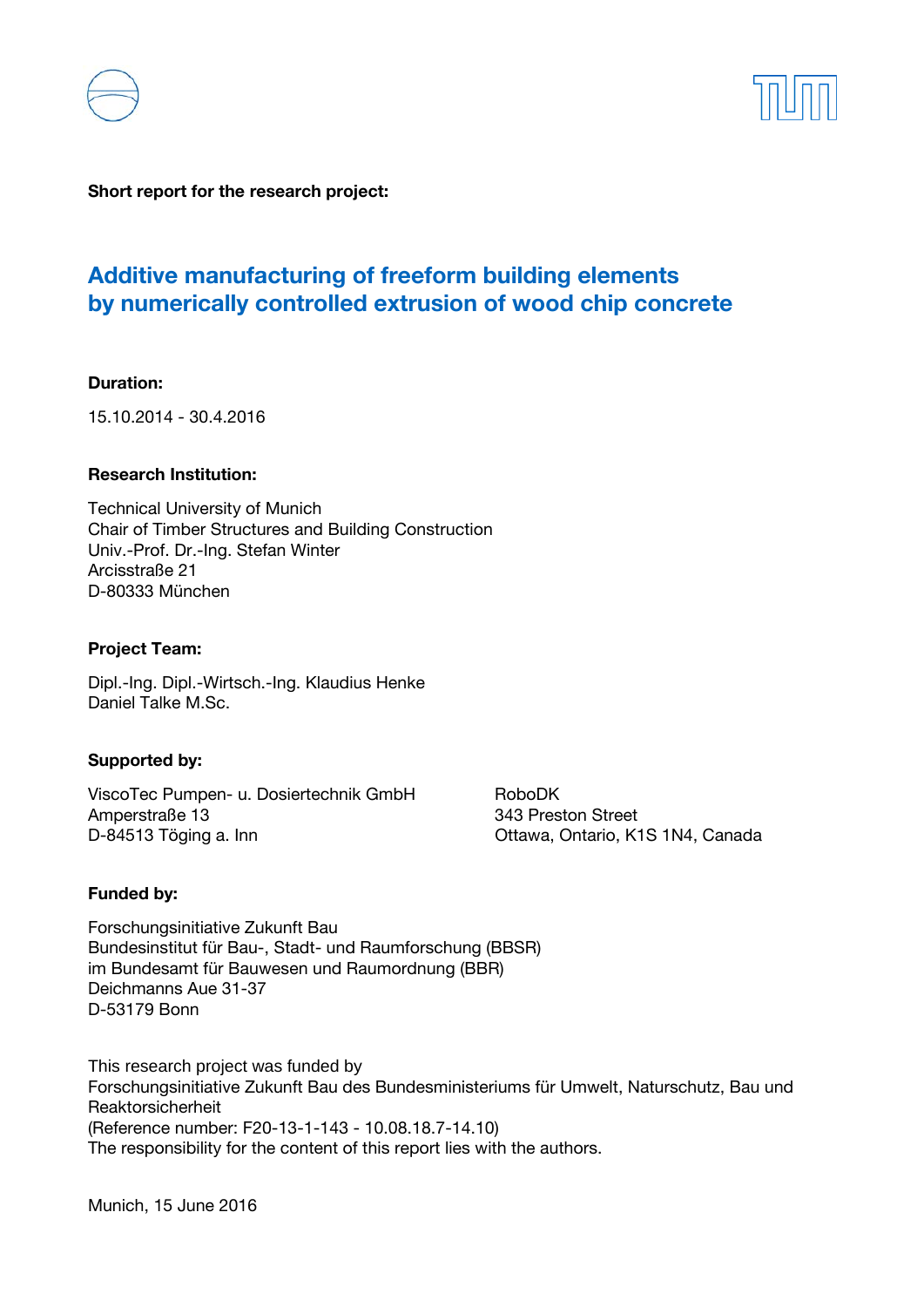

## **1 Summary**

The focus of the research project was the development of a manufacturing process to create large scale building elements by extruding wood chip concrete. The elements are formed without the use of formwork by depositing fine strands of fresh concrete (Figure 1). This is achieved by moving an extruder with an industrial robot along a path in space which matches the desired geometry.

### **2 Introduction**

Additive manufacturing, or "3D printing", describes the process of generating solids automatically on the basis of a digital 3D model by adding numerous small (compared to the size of the solid) units of material. Therefore, there are no specialised tools necessary to fabricate differently shaped objects, which makes additive manufacturing particularly economical where single parts and small batches are to be produced. Additive manufacturing methods are already state of the art in numerous fields of industry.



*Figure 1: Extrusion of wood chip concrete* 

Similarly, the field of construction also shows large potential for the use of additive manufacturing methods. Because of its specifications such as geometric freedom in combination with the cost effectiveness of small batch production, additive manufacturing is well suited for the optimisation of element geometry regarding usage, building physics, and structural requirements. Hollow structures for installations can easily be integrated and additions or replacement parts can be manufactured precisely to fit existing buildings. However, additive manufacturing for construction purposes is still in its development stage. Most of the related research and development projects focus on mineral based materials, especially concrete.

## **3 Objective**

The focus of the research presented here was the study of additive manufacturing through the extrusion of wood chip concrete and its suitability for the construction industry.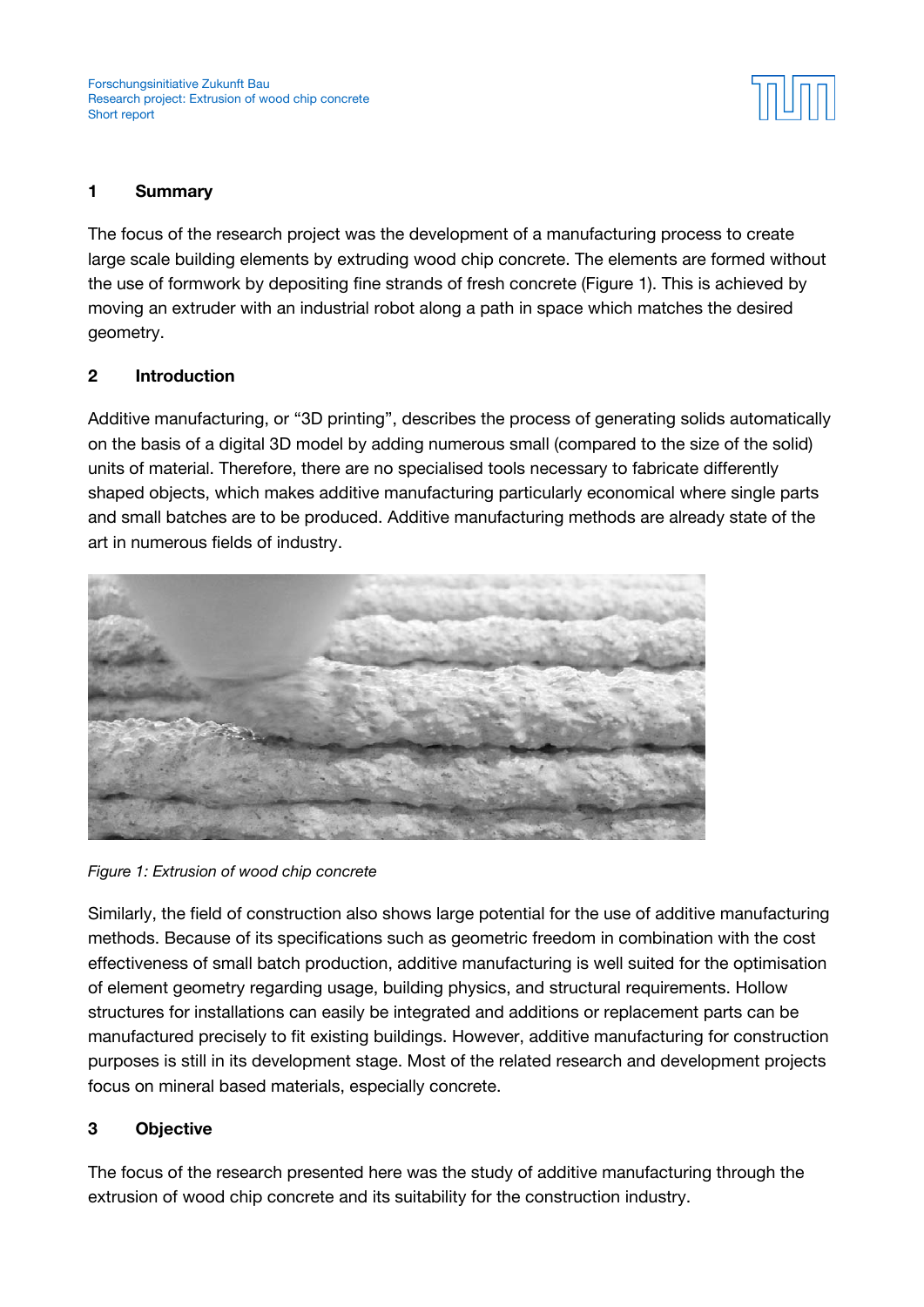

Replacing the typically used heavy sand and stone aggregates of concrete with the renewable resource wood not only reduces the environmental impact but also leads to a light weight, insulating and easily workable material. This project aims to show that, compared to similar manufacturing methods with regular concrete, the boundaries of production technology can be extended and new areas of application developed.

# **4 Realisation of the research project**

The experiments conducted throughout this project required a fast setting but extrudable wood chip concrete. Preliminary tests with a specialised cement for wood concrete as well as off-theshelf mineralised wood chips did not yield the desired result. Consequently, a wood chip concrete mixture was developed with Portland limestone cement and untreated softwood chips in a volume ratio of 1:1 and other additives. The resulting concrete has a compressive strength of ca. 10 N/mm<sup>2</sup> and a bending strength of ca. 4 N/mm<sup>2</sup>. The density of the material is ca. 1,000 kg/m<sup>3</sup> with a thermal conductivity of ca. 0.25 W/(m\*K). Based on relevant literature it can be assumed that the material can achieve the fire classification A2.



*Figure 2: Experimental extruder (left) and different conveyor screws (right). Screws b, c and d with a pitch of 27 mm at the end and varying progression; screw i with a constant pitch of 38 mm.* 

The extruder consists of a conveyor screw which is powered by a stepper motor. The concrete is transported downward through a nozzle with a round opening. The pre-mixed concrete is fed into the screw through a hopper which is filled by hand in small batches. With this simple method, the time between mixing and dispensing the material can be kept short. The extruder has a screw diameter of 54 mm and is constructed as a modular system which allows for testing different screws, nozzles and hoppers (Figure 2). The best results could be achieved with a hopper connected at the lower end of the extruder using screws with low pitch and little to no progression. Using a round nozzle with an opening diameter of 20 mm and a convergence of 20°,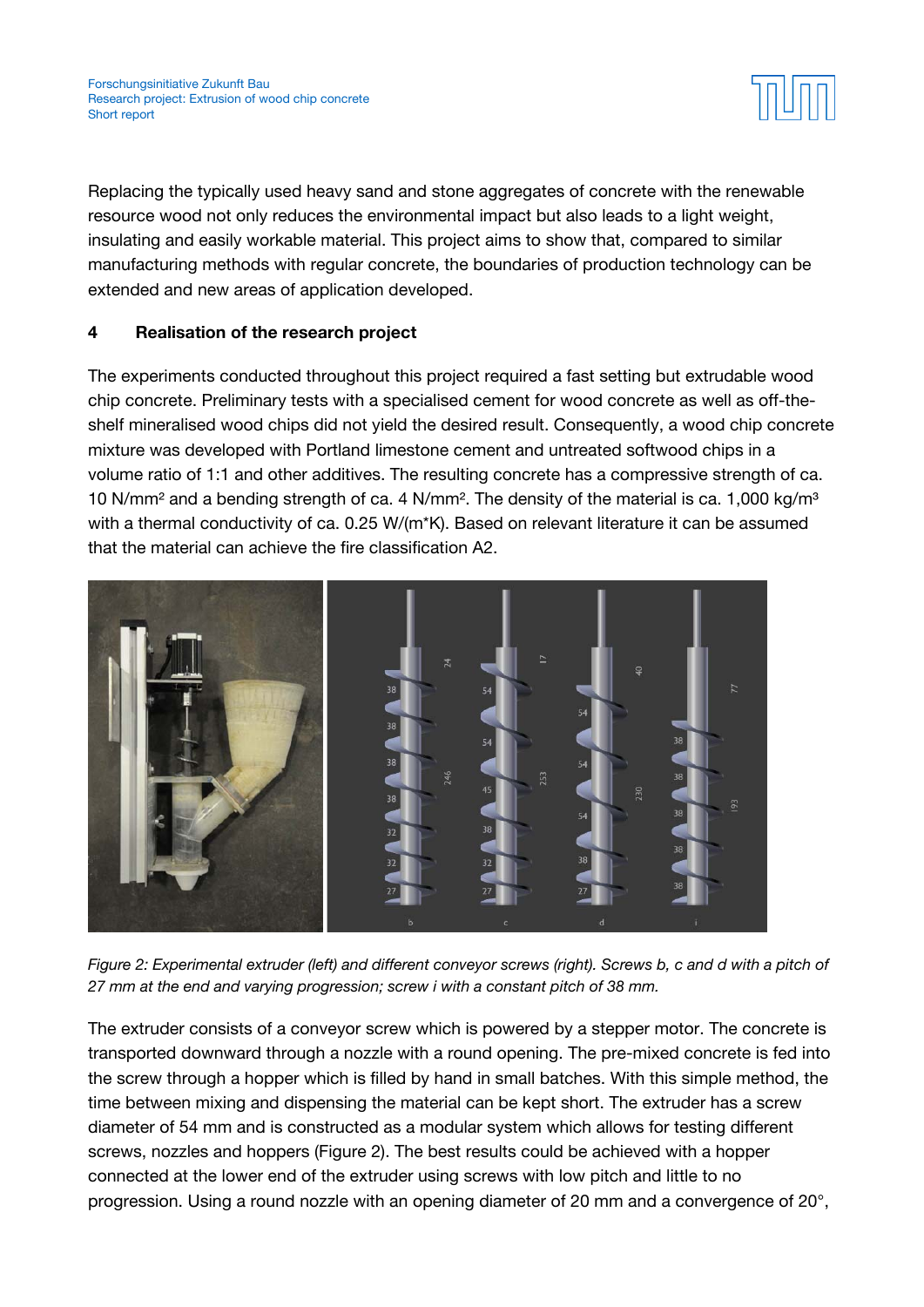Forschungsinitiative Zukunft Bau Research project: Extrusion of wood chip concrete Short report



strands of concrete with a consistent cross section of (W  $\times$  H) 25 mm  $\times$  10 mm could be dispensed.



*Figure 3: Gantry system with mounted extruder* 

The extruder is manipulated by a 6-axis industrial robot with a reach of 3,500 mm and a rated payload of 110 kg (Figure 6). Additionally, a small 3-axis gantry with a processing way of approximately 670 mm x 890 mm x 110 mm (X, Y, Z) was available for small scale tests (Figure 3).

The low thermal conductivity of wood chip concrete and the geometric freedom of the implemented manufacturing method enable the production of building elements optimised in regard to structure and building-physics. One promising area of application of this materialmethod-combination lies in the construction of optimised façade elements for a simple, monolithic building. Therefore, multiple large scale wall segments with an internal honeycomb structure were 3D printed as test objects. The dimensions of the largest of these wall segments are (L x W x H) 50 cm x 150 cm x 93 cm (Figure 6).

Different overhang tests were conducted in order to study the increase in geometric freedom the lightweight wood chip concrete entails. Among others, an object consisting of ten layers, each with the dimensions (L x W x H) 230 mm x 400 mm x 10 mm, and an offset of 3 mm per layer could be printed (Figure 4). Considering the height of the object, which measures 100 mm, the overhang amounts to 26 %.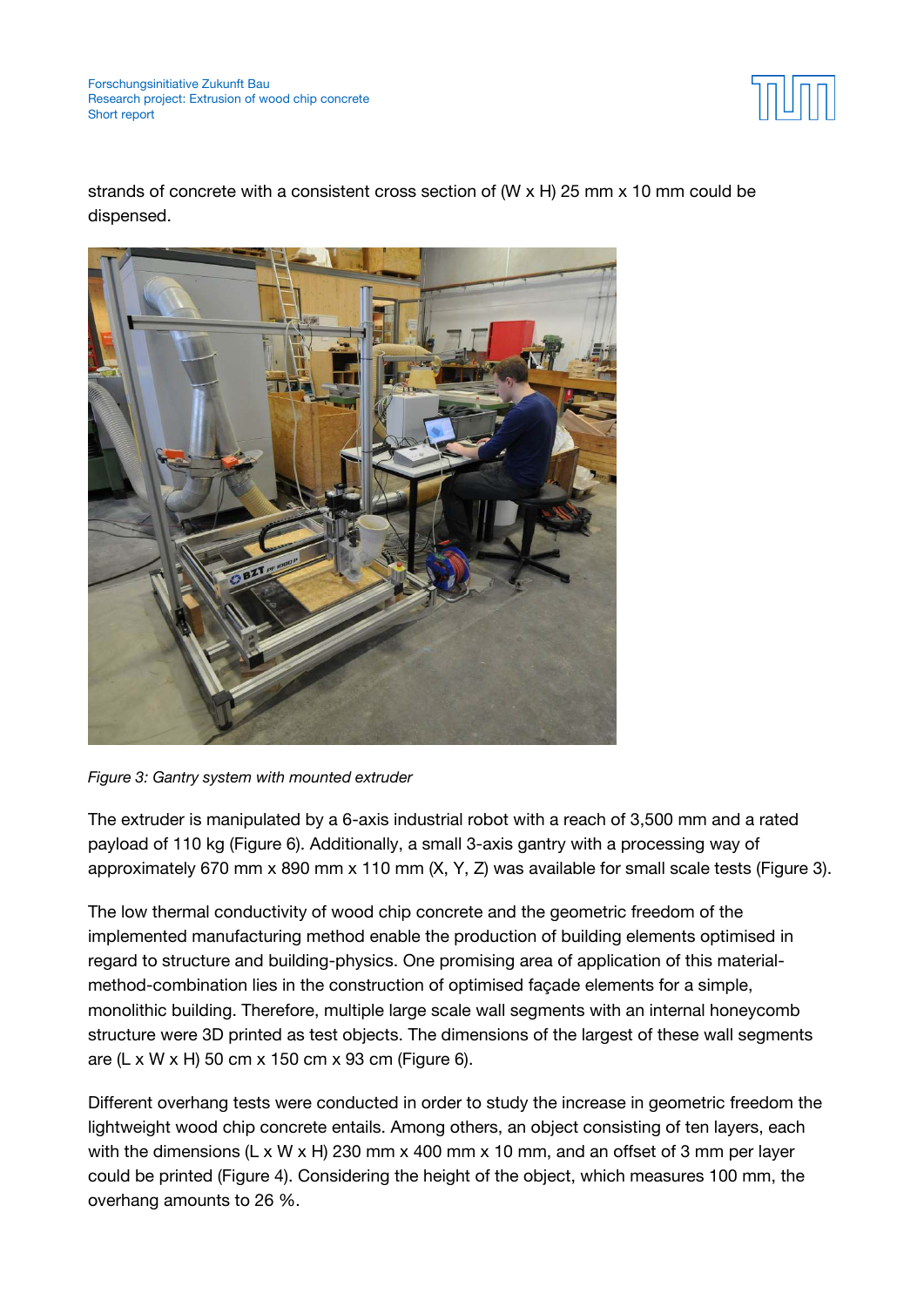



*Figure 4: Extruded wood concrete test object with overhang* 



*Figure 5: Subtractive finishing of additive manufactured test objects from wood concrete (sample fabricated by S. Stanglmayr)* 

Compared to regular concrete, lightweight concrete has advantages in regard to subtractive post processing. Where necessary, the near net shape 3D printed parts can easily be brought to net shape in a subtractive finishing process (Figure 5). Tests with various subtractive treatments showed, that wood chip concrete is easily workable with conventional tools for metal working.

## **5 Results**

Additive manufacturing in construction can be realised through the extrusion of wood chip concrete.

An extruder with a conveyor screw located near the nozzle and an industrial robot as a manipulator is a suitable system.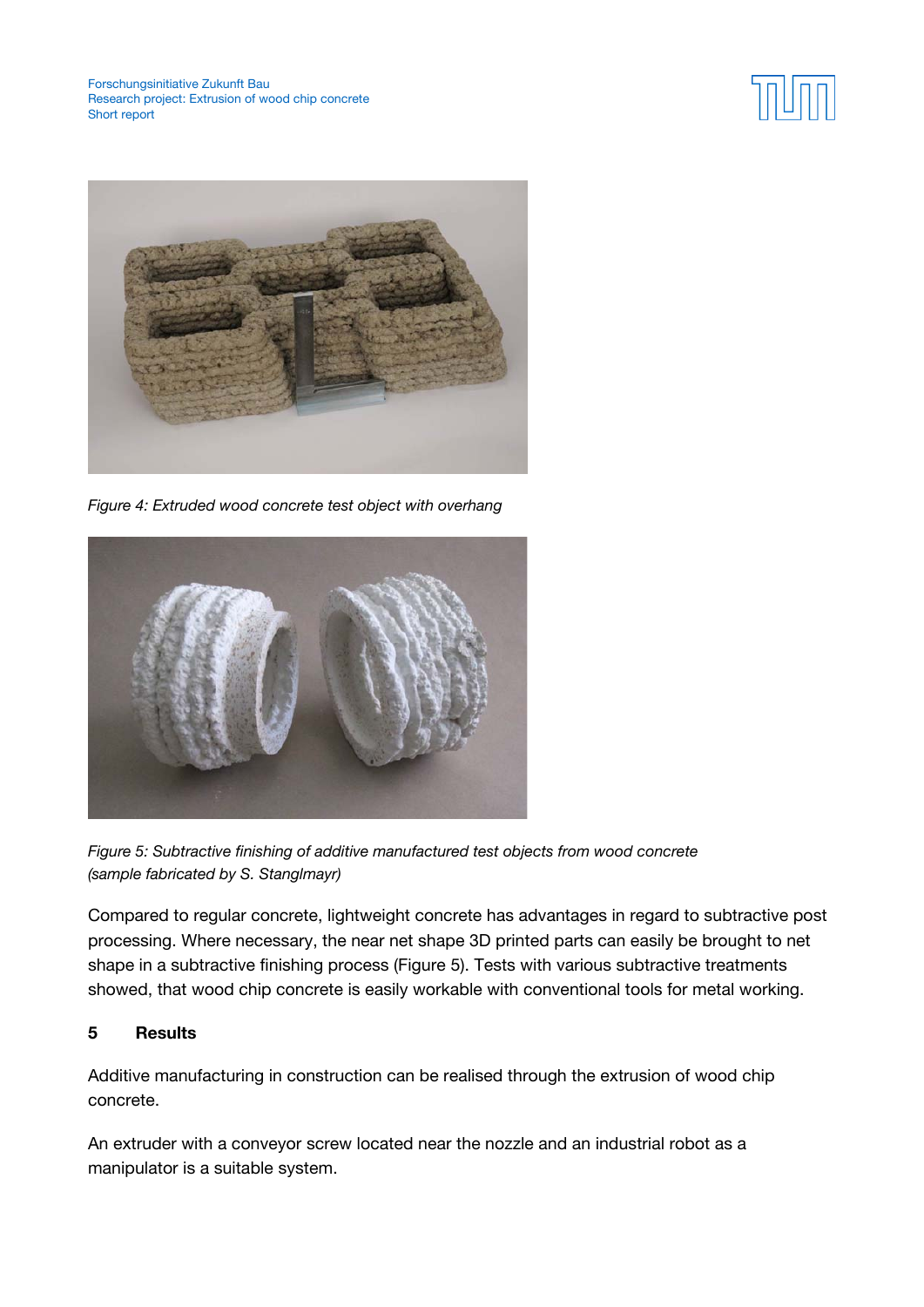

The use of renewable resources as aggregates for concrete can help reduce the environmental impact.

The strength properties of the used wood chip concrete are comparable to those of purely mineral based light weight concrete.



*Figure 6: Industrial robot with mounted extruder and various large scale wood concrete test objects* 

Its low weight and good inner strength help to realise overhangs to a greater extent. This also allows the build-up of special temporary support structures for cantilevering or bridging parts with a minimum of material. Together, this means a significant improvement of geometric freedom for processes of concrete extrusion.

Its good workability enables subtractive finishing in areas, were a high degree of precision is required (e.g. for the joining of parts) or increased surface quality is demanded. The combination of additive and subtractive manufacturing steps represents a promising approach to make high resolution compatible with building speed.

For this special material-process-combination applications can be depicted in new buildings as well as in the existing building stock.